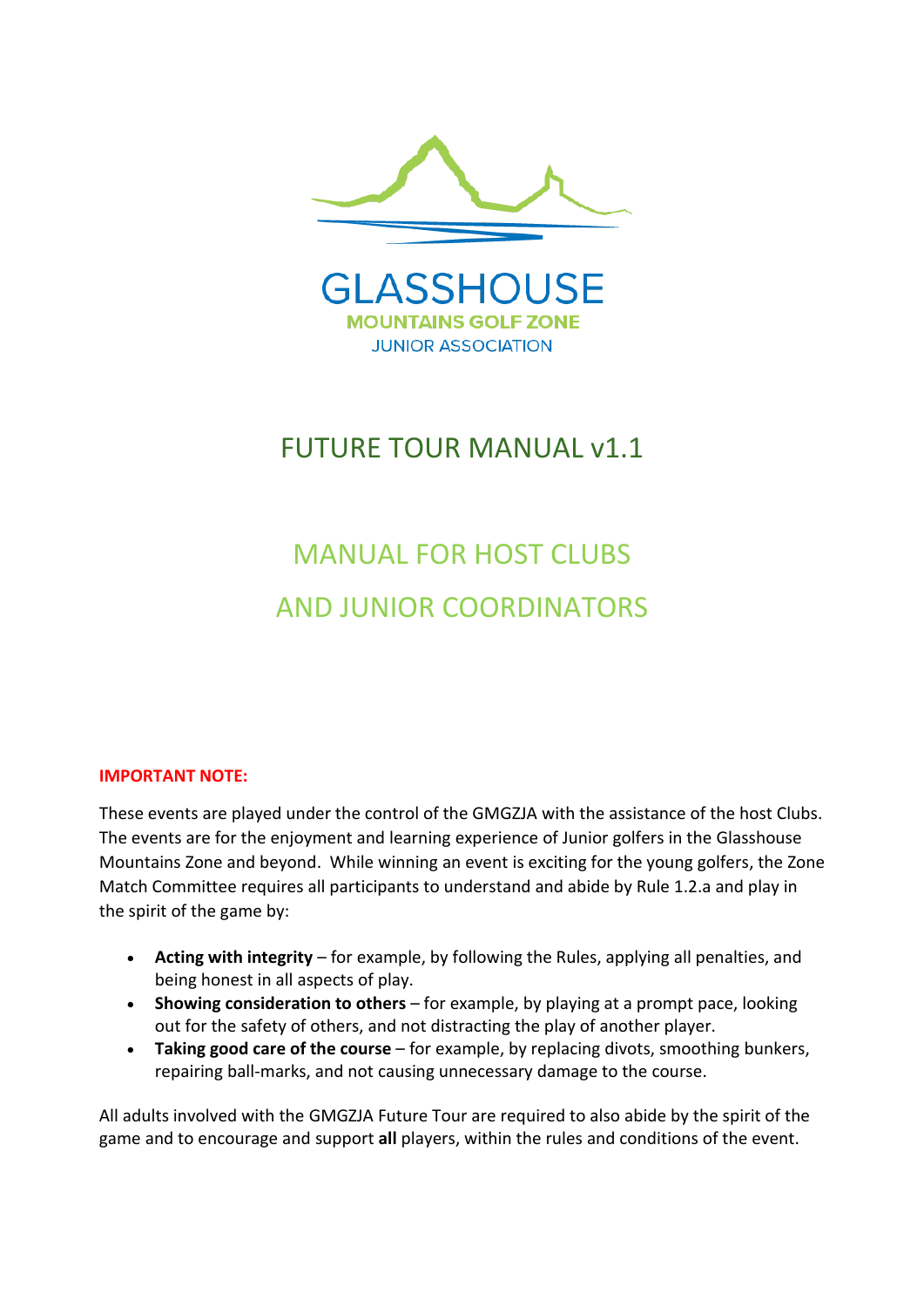# Contents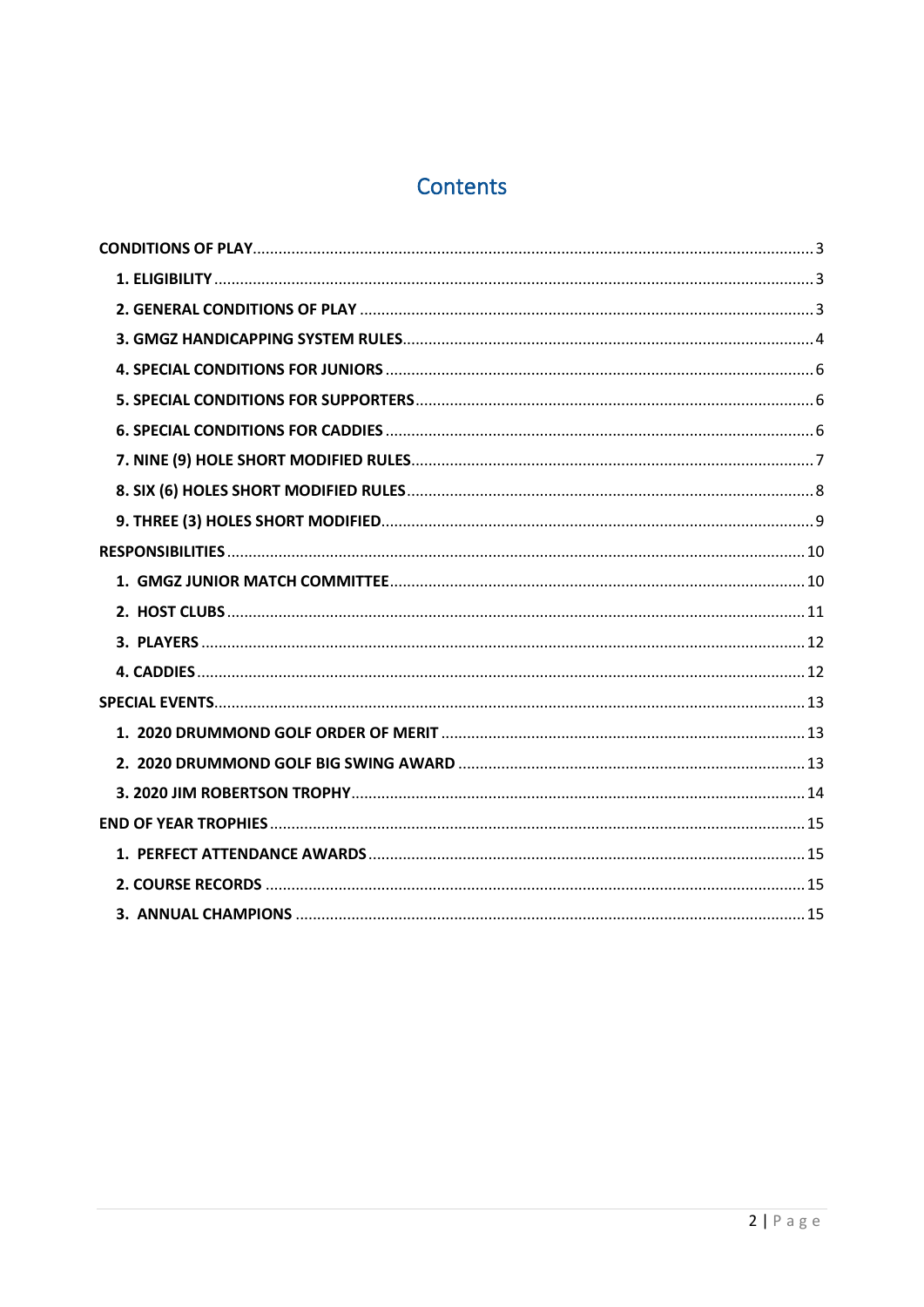# <span id="page-2-0"></span>CONDITIONS OF PLAY

#### <span id="page-2-1"></span>1. ELIGIBILITY

- 1.1. The 2020 GMGZJA Future Tour events will be played as stroke events with players competing for both gross and nett prizes as determined by the host Clubs.
- 1.2. All players must be:
	- a. a junior/sub-junior/cadet member of a Golf Club affiliated with Golf Australia;

b. be between 5 years of age and under the age of 18 years at the date of each event (consequently it is recognised that some players may play only part of a season).

- 1.3 Those players who play in the 18 hole events must be the holders of a current Golf Australia handicap.
- 1.4 Players in short course (3, 6 and 9 hole) events will be handicapped by the Zone in accordance with the Handicap System Rules at section 6. Players with a Golf Australia Handicap are NOT eligible to play in the short course (3, 6 and 9 hole events).
- 1.5 All players under the age of 14 years must be accompanied by a responsible adult at all times. Players 14 years of age or over who are playing in the 3 or 6 hole divisions must also be accompanied by a responsible adult.

#### <span id="page-2-2"></span>2. GENERAL CONDITIONS OF PLAY

- 2.1. In the 18 hole division, boys will play from the tees designated as the general men's tee (usually white or equivalent) and girls will play from the tees designated as the general women's tee (usually red or equivalent).
- 2.2 In the 9 hole division, both boys and girls will play from the forward tees (shortest rated course) of the course being played.
- 2.3. In the 3 or 6 hole division, both boys and girls will play from the temporary marked teeing grounds as per the distances specified in the specific rules for these divisions.
- 2.4. All events will be played under the R&A Rules of Golf for Matchplay and the Local Rules in force at the venue Club at the time of play, with some limited variations to the Rules of Golf in recognition of the ages and experience of the players in the short course divisions. These variations are detailed in the specific rules for the divisions.
- 2.5. Although the Rules of Golf allow the use of DMDs, players must ensure that the device they use complies with the restrictions in  $Rule 4.3a(1)$ . To avoid confusion, smart phones are not allowed to be used by a player or their caddie other than for a medical emergency or similar.
- 2.6. **Slow play is not acceptable**. All playing groups must keep up with the group in front and the first group is expected to complete their round within the time specified in the specific rules for divisions. Where a group fails to complete their round in the specified time the names of all players will be recorded in a Slow Play book. If any player's name is recorded a second time in the course of the season, that player will be accorded a one stroke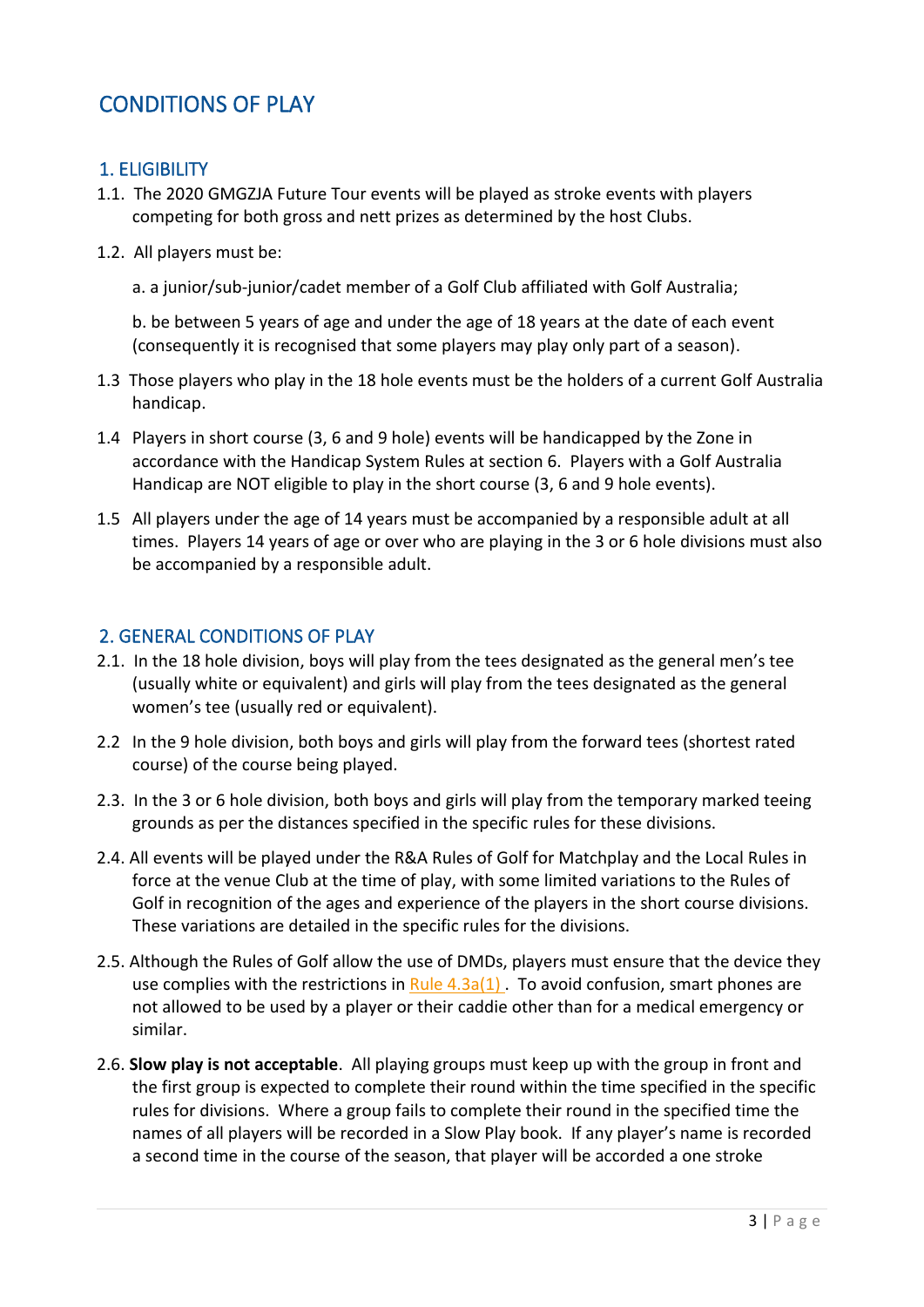penalty. Where it is recorded a third time, the player will be suspended from the Tour for 1 game. All names occurring once only in the book will be removed at the end of the season.

- 2.7 Completed score cards are to be handed in to the scorer within 10 minutes after completion of the round. All cards should be checked for accuracy, clearly record the players name, handicap and gross scores and be signed by the player and their marker. In the case of 18-hole players, cards are to be entered into the electronic scoring system of the Club prior to submitting to the scorer.
- 2.8. All ties will be determined by countbacks as follows:

18 hole division: last 9, last 6, last 3, last hole 9 hole division: last 6, last 3, last hole – last 3, last hole 6 hole division: last 3, last hole – last 3, last hole 3 hole division: last 2, last hole – last hole

#### <span id="page-3-0"></span>3. GMGZ HANDICAPPING SYSTEM RULES

- 3.1. Handicap limits for 9 hole and 6 hole events are 20 for boys and 24 for girls as managed by the GMGZJA Match Committee.
- 3.2. Handicap limits for 3 hole event is 10 for boys and 12 for girls as managed by the GMGZJA Match Committee.
- 3.3. If a player does not have a GMGZJA recognized handicap they will not be eligible for the nett division prizes on the day for their first game and will be given a starting handicap based on their score for the subsequent round.
- 3.4. All other nett scores returned at any Future Tour event will be assessed against the par of the course played on the day. Where a player's nett score equals or is greater than par, there is no change to the handicap. Where a player's nett score is less than par, the handicap will be reduced by 0.5 of a shot for every stroke below par. For example, a player on a handicap of 20 has a gross score of 36, and net score of 16, and the par is 24. As they played 8 shots under par, their handicap will be reduced by 4 shots.
- 3.5. Where a player has a Future Tour handicap that is not a whole number this will be the score used for future adjustments, but they will play off the number rounded up. For example, if the handicap is 16.5 the player will play off 17. If they play 1 under their handicap the actual handicap of 16.5 will be reduced by .5, making the new actual and playing handicap equal 16.
- 3.6 Once a player begins in the 6 or 9 hole divisions, they cannot play down in a lower division. This also applies at Club level so that if they are playing 6 or 9 holes at Club level they are expected to play in the same division in the Future Tour Events.
- 3.7. The handicap limits for 18 hole events are 36.4 GA for boys and 45.4 GA for girls as established by the Golf Australia World Handicapping System.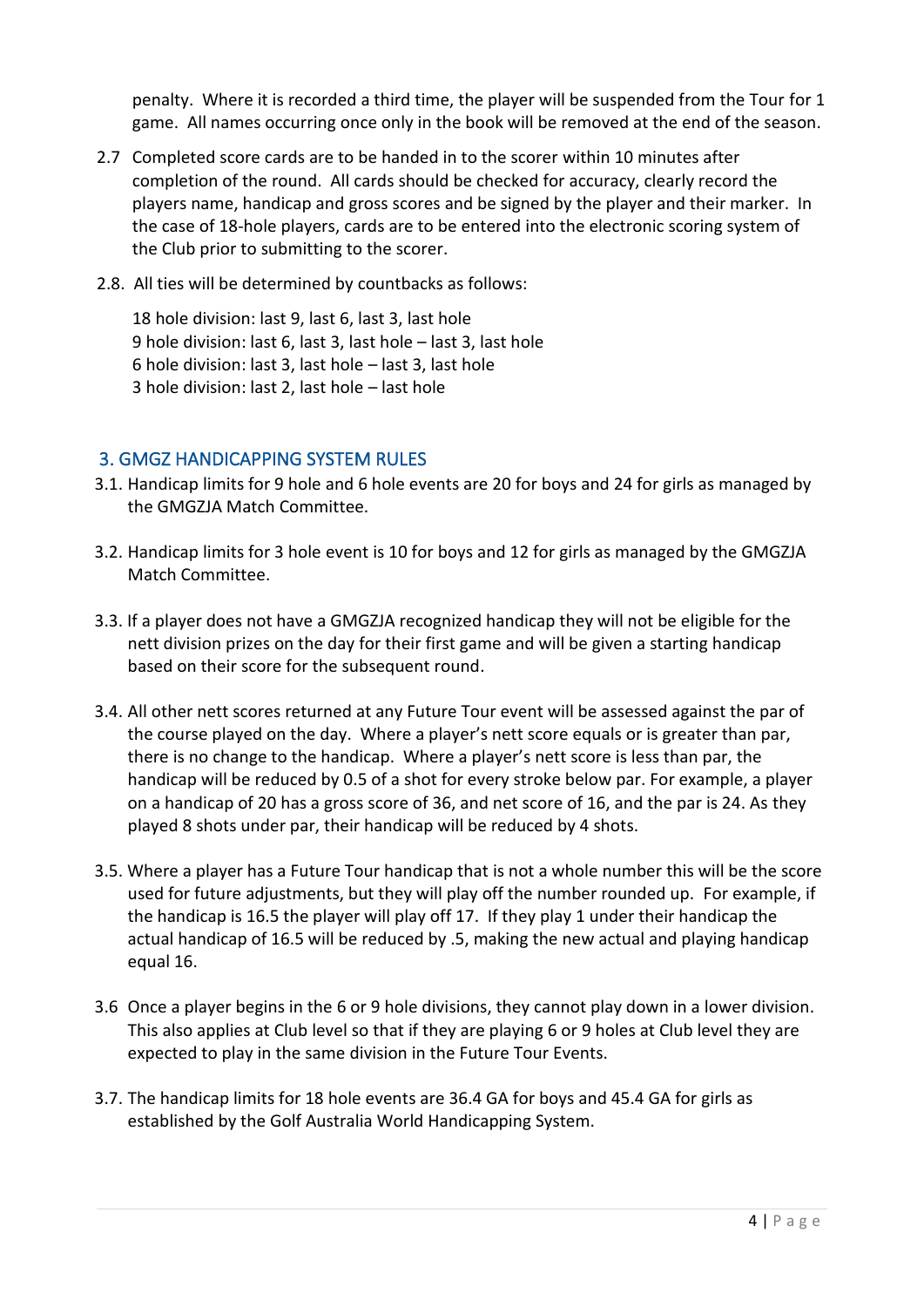3.7 If a player holds an 18 hole GA handicap they are required to play in the 18 hole division at Future Tour events. In very limited circumstances, where Clubs may have prematurely obtained a GA handicap for a player based solely on 9 hole rounds, the Zone Match Committee MAY agree to that player entering the 9 hole division for a limited time.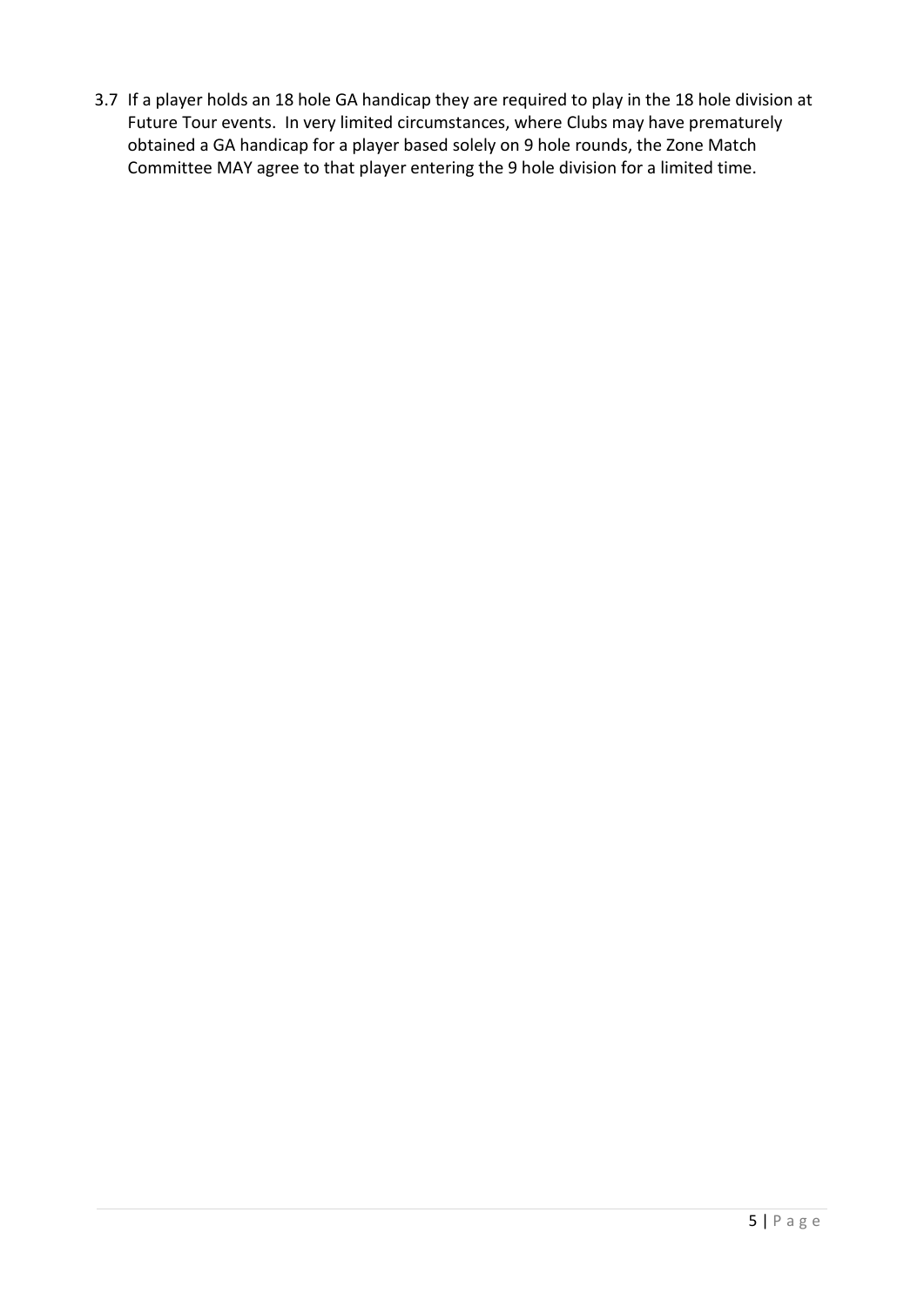#### <span id="page-5-0"></span>5. SPECIAL CONDITIONS FOR JUNIORS

- 5.1. **Juniors are not permitted in motorised carts during any Future Tour event**, unless a medical certificate is provided prior to commencement of play. Unless as directed by the host club, a person should hold a drivers' license before driving a cart in accordance with the local rules of the host club.
- 5.2. Junior Golfers are **not permitted to smoke or consume alcohol** whilst playing pennants. Any breaches will result in disqualification.
- 5.3. Any junior player found to be in **breach of the rules of etiquette**, such as throwing of clubs, course damage, or coarse language, may result the imposition of a 1 or 2 shot penalty, depending on the severity of the offence. If continued, disqualification can be applied.

#### <span id="page-5-1"></span>6. SPECIAL CONDITIONS FOR SUPPORTERS

- 6.1. The Zone encourages family and friends of players to support the junior's participation in these events. However, this is on the basis that such support is within the spirit of the game of golf and is not detrimental to any child's enjoyment of their day at golf. Specifically, supporters are requested to:
	- a. not walk with or talk regularly with a player or their caddie in a way that slows play;

b. show appreciation of the good shots and efforts of **all** players in the group.

c. under no circumstances become involved in the activity of the game, including offering rules advice.

## <span id="page-5-2"></span>7. SPECIAL CONDITIONS FOR CADDIES

- 7.1. Caddies are permitted on the basis that they will assist their player to play within the rules, provide support and encouragement, and help to ensure that pace of play is maintained.
- 7.2. Caddies may assist their players with club selection and general direction. They are NOT permitted to "coach" players on swing technique and under no circumstances are they to slow the pace of play with extended periods of advice.
- 7.3. Caddies are reminded that they may not stand on the line of the players shot at any time **from when the player commences to take their stance**. All caddies need to understand and abide by Rule 10.2.b as a breach of the rule will incur a general penalty for their player, which is a 2 shot penalty added to the score for each time a breach occurs.
- 7.4. On the green, caddies may only assist briefly with determining the line of the putt with due consideration to the appropriate pace of play. Again, caddies must not stand on the line of play from the time the player **commences to take their stance**.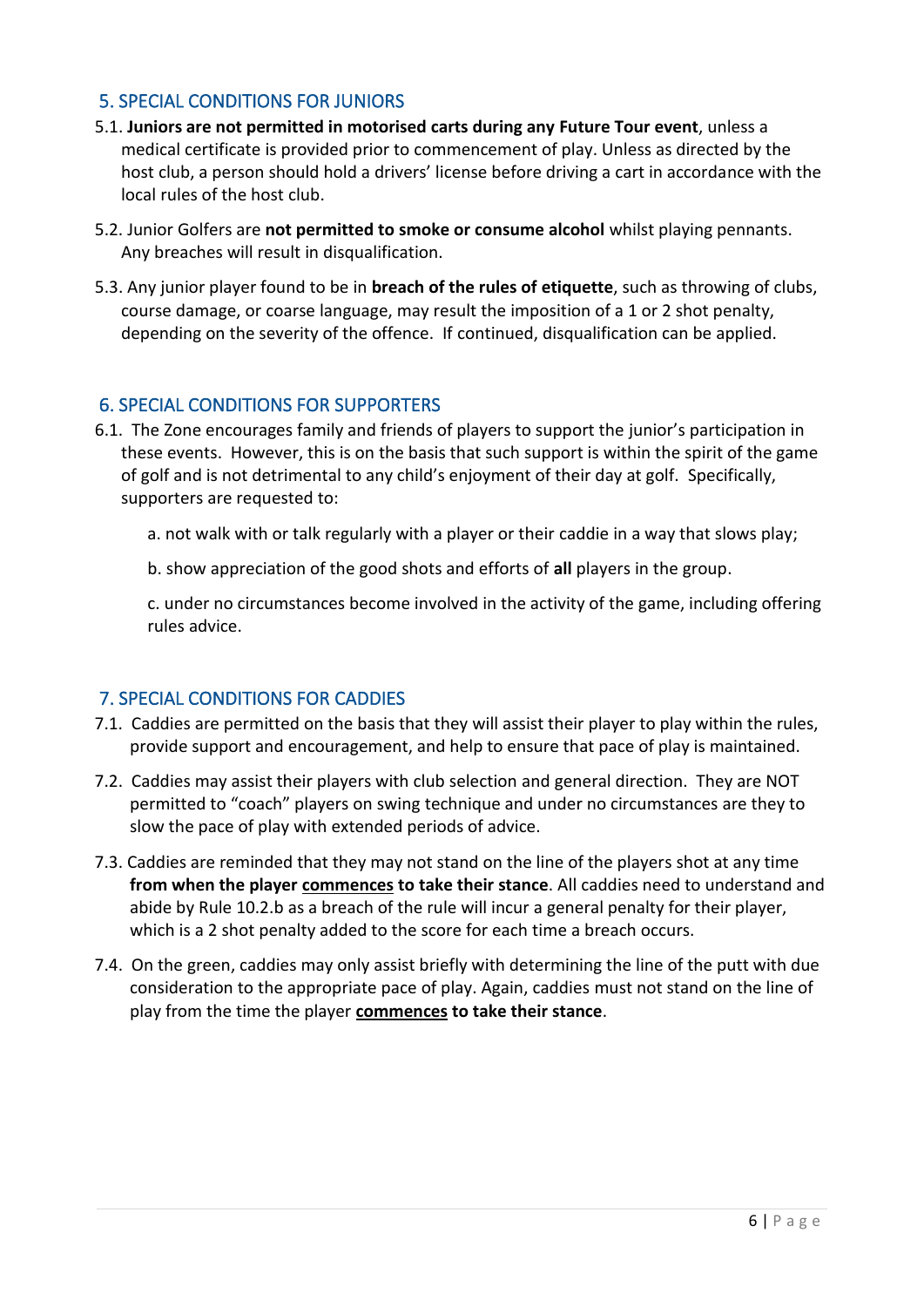# <span id="page-6-0"></span>8. NINE (9) HOLE SHORT MODIFIED RULES

#### MAXIMUM HANDICAP 20 BOYS & 24 GIRLS

The 9 hole course is played from the forward tee markers. This will be advised on the day.

**N.T. P**. is to be a 2<sup>nd</sup> shot. There will be two pin shots, one is designated for boys and one for girls. These may be on the same or different holes.

**Pace of Play**: The round of 9 holes is to be completed in not more than 2hrs 15mins.

All the Rules of Golf apply, including local rules, with the following exceptions:

**Maximum score per hole is 10**. Players may have up to 6 shots on the fairway. If they have not made it to within 2 club lengths of the green, then they must pick their ball up and place it on the green at the point furthest from the hole, and then they are playing shot 7. When the player has played his/her 10 shots, they are to pick up their golf ball and move on to the next hole.

If a player has played their  $6<sup>th</sup>$  shot and they are within 2 club lengths of the green, they may putt onto the green, but this will count as a putt within the 4 putts limit.

**Play the ball as it lies:** no preferred lie unless given by the local rules of the course (check local rule board before play).

**Practice Swings;** to encourage the flow of the game, once at their ball and able to play, players should limit to **one practice swing** prior to each shot.

**Adult supervision:** All players under the age of 12 years should be accompanied by a responsible adult.

**NOTE:** Players are encouraged to obtain their GA handicap and play 18 holes when they can play 9 holes round in 52 shots or less for 3 consecutive rounds. If a Junior wins the Gross Champion trophy in a year AND has a handicap under 10, plus any junior with a handicap under 8, then we expect that Junior to possibly be in a position to move up to the next division the following year.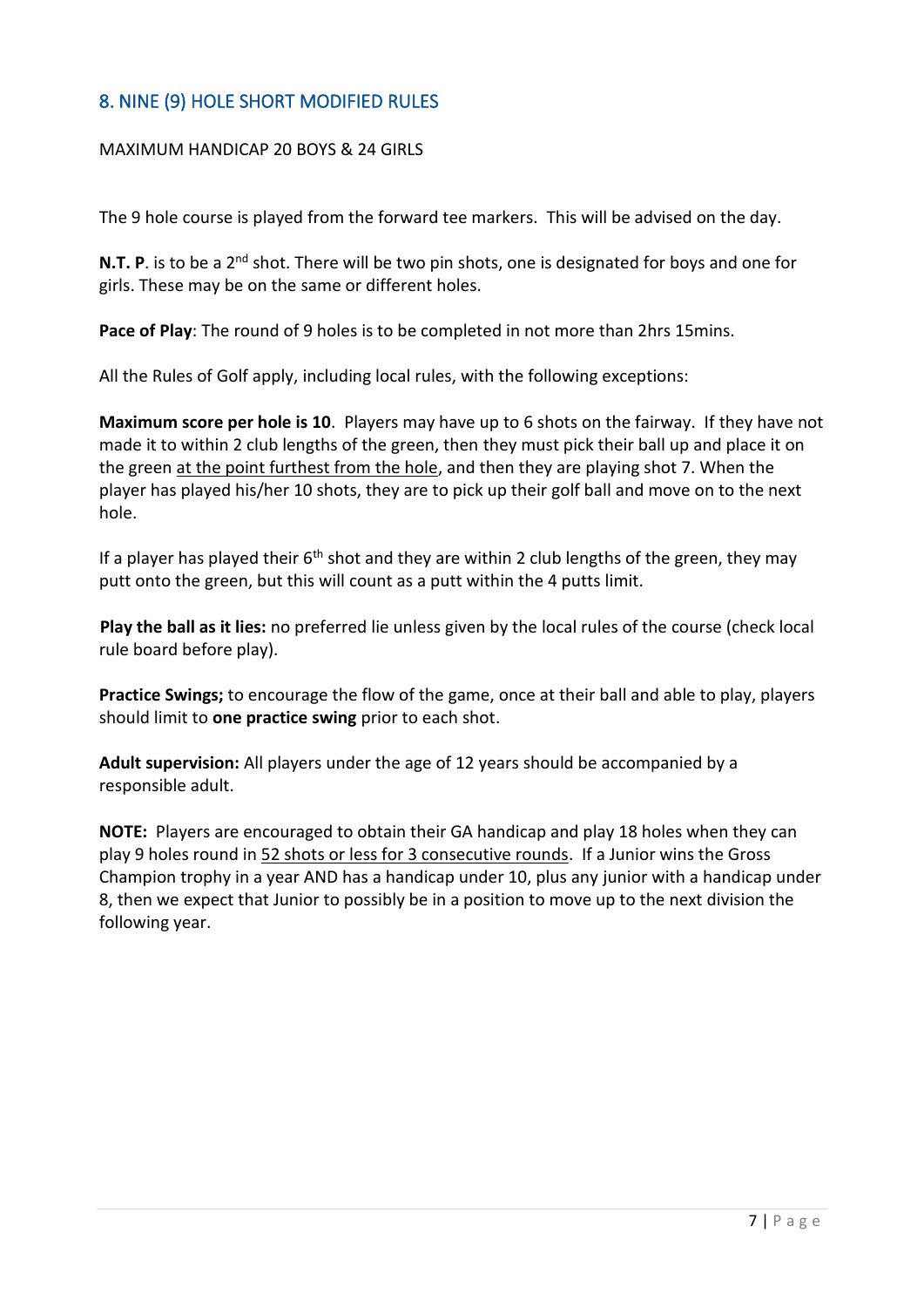# <span id="page-7-0"></span>9. SIX (6) HOLES SHORT MODIFIED RULES

#### MAXIMUM HANDICAP 20 BOYS & 24 GIRLS

The 6-hole course is a modified length identified by flag markers as follows:

Par 5 – 220m Par 4 – 180m Par 3 -Front tee markers

**N.T. P**. is 2<sup>nd</sup> shot on a hole up to 130 m and 3<sup>rd</sup> shot if over 130 m. Separate pins for boys and girls but may be on the same hole.

**Pace of Play**: The round of 6 holes is to be completed in not more than 90 minutes. To assist with pace of play, players should putt out on the green, not mark and wait for other players.

All the Rules of Golf and local rules apply, including counting all airswings, with the following exceptions:

**1. Maximum score per hole is 10**. Players may have up to 6 shots on the fairway. If they have not made it to the within 2 club lengths of the green, then they must pick their ball up and place it on the green at the point furthest from the hole, and then they are playing shot 7. When the player has played his/her 10 shots, they are to pick up their golf ball and move on to the next hole.

If a player has played their  $6<sup>th</sup>$  shot and they are within 2 club lengths of the green, they may putt onto the green, but this will count as a putt within the 4 putts limit.

**2. Bunkers.** One shot is to be attempted out of the sand bunkers; if unsuccessful they are to have a drop to the side of the bunker no nearer the hole, **adding 1 penalty stroke to the score.**

**3. Penalty Areas:** A player only attempts to cross a penalty area with one shot. If they go in the water, they should drop a ball on the other side of the penalty area, **adding 1 penalty stroke to their score**.

**4. Preferred lie:** the ball may be placed on a preferred lie, within one card length and no nearer the hole, in the general area of the course.

**5. Practice Swings;** to encourage the flow of the game, once at their ball and able to play, players should limit to **one practice swing** prior to each shot.

**6. Adult supervision:** All players under the age of 12 years should be accompanied by a responsible adult.

**NOTE:** Players are encouraged to play 9 holes when they can play a 6-hole round in 37 shots or less for 3 consecutive rounds. If a Junior wins the Gross Champion trophy in a year AND has a handicap under 8, plus any junior with a handicap under 6, then we expect that Junior to possibly be in a position to move up to the next division the following year.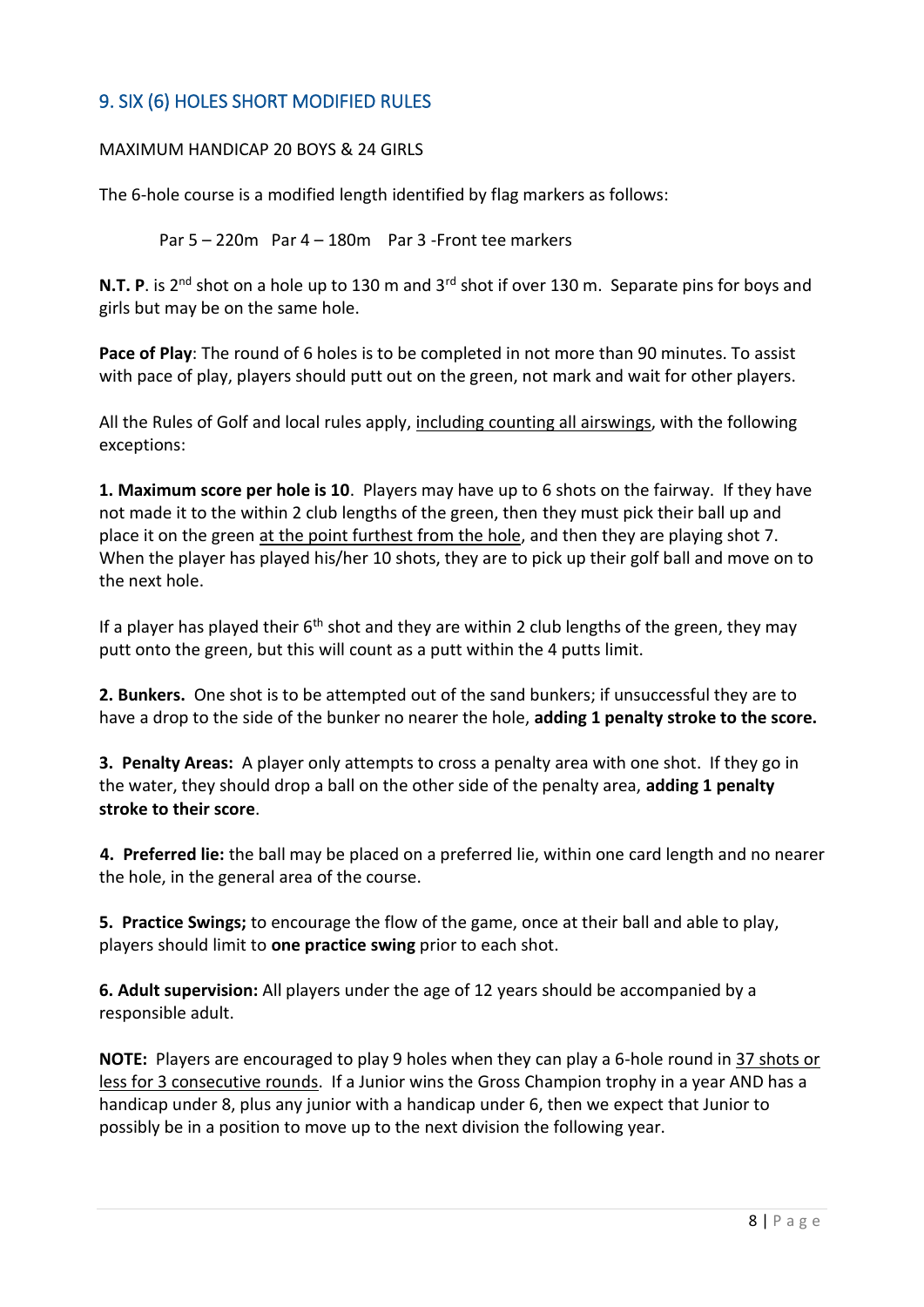# <span id="page-8-0"></span>10. THREE (3) HOLES SHORT MODIFIED

#### MAXIMUM HANDICAP 10 BOYS & 12 GIRLS

The 3-hole course is a modified length identified by flag markers as follows: Par  $4 - 150$  m Par  $3 - 100$  m

**N.T. P**. is the 2<sup>nd</sup> shot on a hole to be advised on the day, separate pins for boys and girls but may be on the same hole.

**Pace of Play**: The round of 3 holes is to be completed in not more than 45 minutes. To assist with pace of play, players should putt out on the green, not mark and wait for other players.

All the Rules of Golf and local rules apply, including counting all air swings, with the following exceptions:

**1. Maximum score per hole is 10:**. Players may have up to 6 shots on the fairway. If they have not made it to the within 2 club lengths of the green, then they must pick their ball up and place it on the green at the point furthest from the hole, and then they are playing shot 7. When the player has played his/her 10 shots, they are to pick up their golf ball and move on to the next hole.

If a player has played their  $6<sup>th</sup>$  shot and they are within 2 club lengths of the green, they may putt onto the green, but this will count as a putt within the 4 putts limit.

**2. Bunkers:** Players are not required to play out of bunkers. The player may drop to the side of the bunker, no nearer the hole and with no penalty.

**3. Penalty Areas**: the course will be setup so players do not have to hit across any water filled penalty areas. If they lose a ball in a penalty area to the side of the fairway they drop at the point of entry as per the rules of golf and add one penalty stroke to their score.

**4. Preferred lie:** the ball may be placed on a preferred lie, within one card length and no nearer the hole, in the general area of the course.

**5. Practice Swings;** to encourage the flow of the game, once at their ball and able to play, players should limit to **one practice swing** prior to each shot.

**6. Adult supervision:** All players under the age of 12 years should be accompanied by a responsible adult.

**NOTE:** Players are encouraged to play 6 holes when they can play a 3-hole round in 24 shots or less for 3 consecutive rounds. If a Junior wins the Gross Champion trophy in a year AND has a handicap under 5, plus any junior who's handicap is under 5, then we expect that Junior to possibly be in a position to move up to the next division the following year.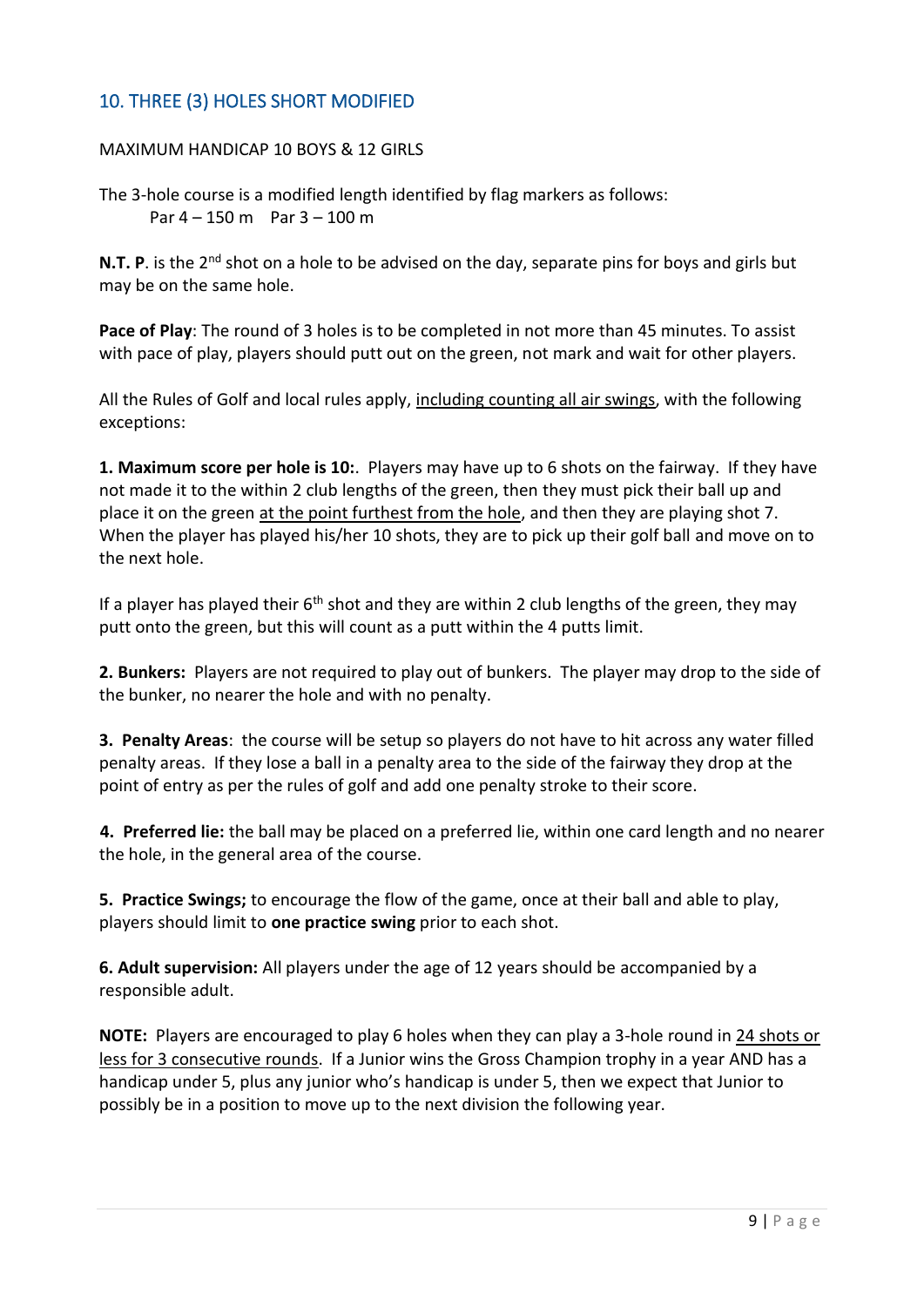# <span id="page-9-0"></span>RESPONSIBILITIES

## <span id="page-9-1"></span>1. GMGZ JUNIOR MATCH COMMITTEE

As the competition is run under the control of the GMGZ Junior Match Committee, that Committee has the following responsibilities:

- 1.1. Working with Clubs to establish a program of events for the year and ensuring that the program is distributed to all junior coordinators registered with the GMGZJA as well as via website and Facebook.
- 1.2. Provide all Clubs and competitors with clear Conditions of Play and specify the responsibilities of those involved.
- 1.3. Receive all nominations for each event via the online entry form on [www.gmgz.com.au](http://www.gmgz.com.au/) and prepare a draw/timesheet for each Division.
- 1.4. Notify Clubs of the entries and the timesheet by the Friday evening prior to the event.
- 1.5. Provide at least one official at each event to assist Clubs with short course layouts, starting at the tees, receiving scorecards, collating results and delivering the presentation of daily trophies.
- 1.6. Provide special logoed balls at each event for the NTP's and for encouragement awards in the 3,6, and 9 hole divisions. Provide advice as needed to Clubs on the provision of prizes and running of the raffle.
- 1.7. Handle all queries regarding Rules and Conditions of Play and provide advice to competitors in the event of any requests for Rulings.
- 1.8. Prepare results sheet and conduct the presentation of prizes.
- 1.9. Retain all scorecards and copies of any results boards for use in updating Future Tour handicaps and multi-day event results.

\_\_\_\_\_\_\_\_\_\_\_\_\_\_\_\_\_\_\_\_\_\_\_\_\_\_\_\_\_\_\_\_\_\_\_\_\_\_\_\_\_\_\_\_\_\_\_\_\_\_\_\_\_\_\_\_\_\_\_\_\_\_\_\_\_\_\_\_\_\_\_\_\_\_\_\_\_\_

\_\_\_\_\_\_\_\_\_\_\_\_\_\_\_\_\_\_\_\_\_\_\_\_\_\_\_\_\_\_\_\_\_\_\_\_\_\_\_\_\_\_\_\_\_\_\_\_\_\_\_\_\_\_\_\_\_\_\_\_\_\_\_\_\_\_\_\_\_\_\_\_\_\_\_\_\_\_

\_\_\_\_\_\_\_\_\_\_\_\_\_\_\_\_\_\_\_\_\_\_\_\_\_\_\_\_\_\_\_\_\_\_\_\_\_\_\_\_\_\_\_\_\_\_\_\_\_\_\_\_\_\_\_\_\_\_\_\_\_\_\_\_\_\_\_\_\_\_\_\_\_\_\_\_\_\_

\_\_\_\_\_\_\_\_\_\_\_\_\_\_\_\_\_\_\_\_\_\_\_\_\_\_\_\_\_\_\_\_\_\_\_\_\_\_\_\_\_\_\_\_\_\_\_\_\_\_\_\_\_\_\_\_\_\_\_\_\_\_\_\_\_\_\_\_\_\_\_\_\_\_\_\_\_\_

1.10. Post results on the GMGZ website.

NOTES: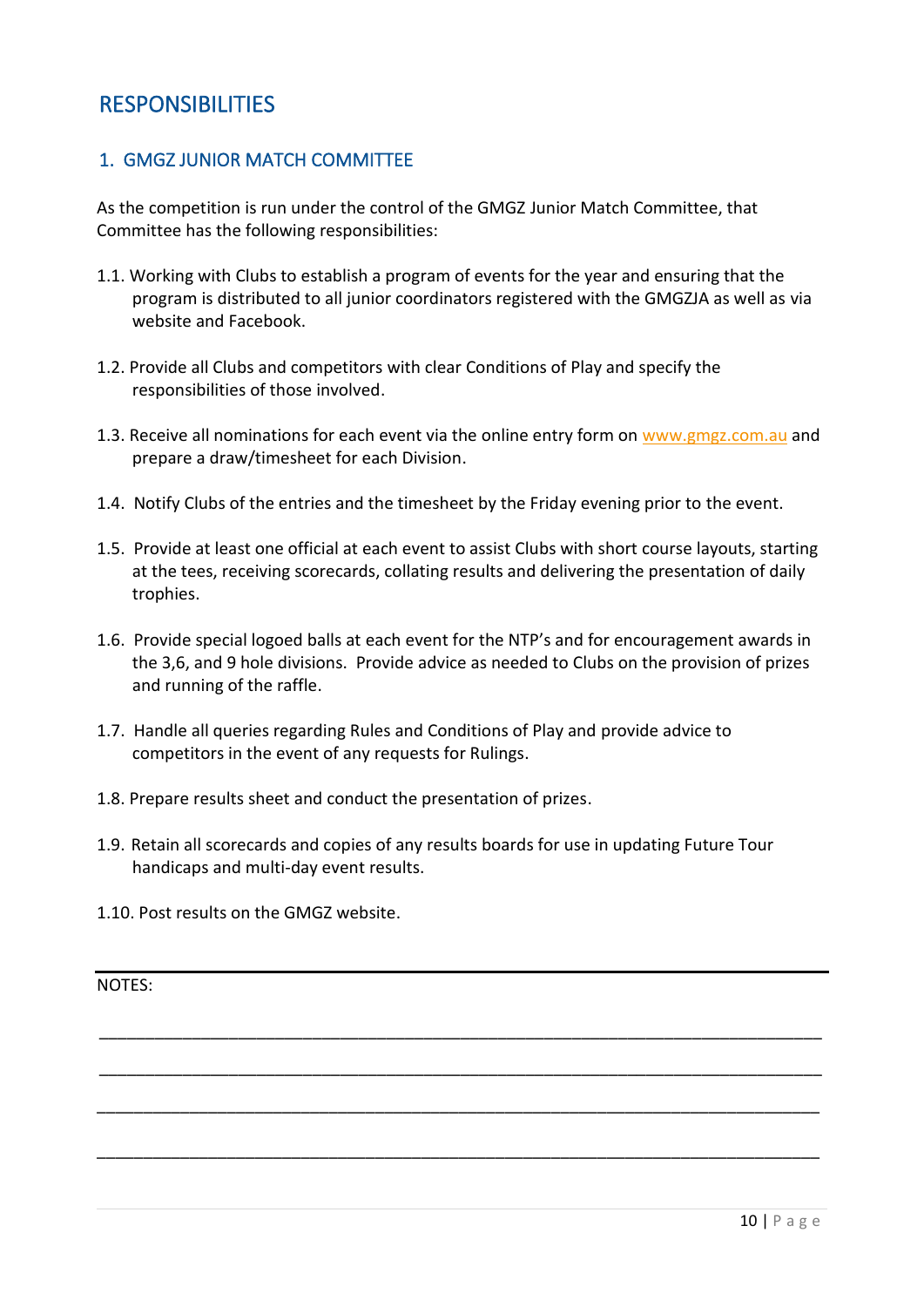# <span id="page-10-0"></span>2. HOST CLUBS

The host Club for the day has the following responsibilities:

- 2.1 Ensure that the course is available for play at the specified tee times and that the tee markers are appropriate for the 9 hole (front markers) and 18 hole (standard men's and women's tees) division events.
- 2.2 If using more than 1 tee to start, provide an official to assist with starting groups at one of the tees.
- 2.3. Register players on arrival into the events either online for 18 hole event or on the draw provided by the Zone for the 3,6, and 9 hole events. This includes collecting the competition fees from the players and providing scorecards (this is usually done via the Pro Shop).
- 2.4. In hot weather Clubs are asked to inform players of the availability of drinking water on the course and if insufficient, provide drinking water;
- 2.5. Provide a sausage sizzle or similar for the players, either prior to or after play, depending on the tee times made available.
- 2.6.Enter the completed 18 hole cards into the Club's golf system and upload to Golflink. There is no requirement to run a competition report as that is done manually on the cards by the Zone representative.
- 2.7. Provide prizes for the day competition. Generally, this is a winner and runner up prize in each of the gross and nett events in each of the 4 divisions. Clubs are welcome to vary this depending on the numbers playing. Prizes can be vouchers on, or merchandise from the Pro Shop, on the basis that the winners may have some opportunity to change their prize for one of a similar value where they are of incorrect size and so on. Other prize options are at the discretion of the Club e.g. medals or trophies.
- 2.8. Provide one or two people to check 3, 6 & 9 hole cards and prepare results for presentation
- 2.9. Where possible, make available a cart for Zone use.
- 2.9. Where possible, send a delegate to the GMGZJA meetings to be held twice a year to provide feedback and suggestions to improve the Future Tour experience for the children.

\_\_\_\_\_\_\_\_\_\_\_\_\_\_\_\_\_\_\_\_\_\_\_\_\_\_\_\_\_\_\_\_\_\_\_\_\_\_\_\_\_\_\_\_\_\_\_\_\_\_\_\_\_\_\_\_\_\_\_\_\_\_\_\_\_\_\_\_\_\_\_\_\_\_\_\_\_\_

\_\_\_\_\_\_\_\_\_\_\_\_\_\_\_\_\_\_\_\_\_\_\_\_\_\_\_\_\_\_\_\_\_\_\_\_\_\_\_\_\_\_\_\_\_\_\_\_\_\_\_\_\_\_\_\_\_\_\_\_\_\_\_\_\_\_\_\_\_\_\_\_\_\_\_\_\_\_

\_\_\_\_\_\_\_\_\_\_\_\_\_\_\_\_\_\_\_\_\_\_\_\_\_\_\_\_\_\_\_\_\_\_\_\_\_\_\_\_\_\_\_\_\_\_\_\_\_\_\_\_\_\_\_\_\_\_\_\_\_\_\_\_\_\_\_\_\_\_\_\_\_\_\_\_\_\_

NOTES: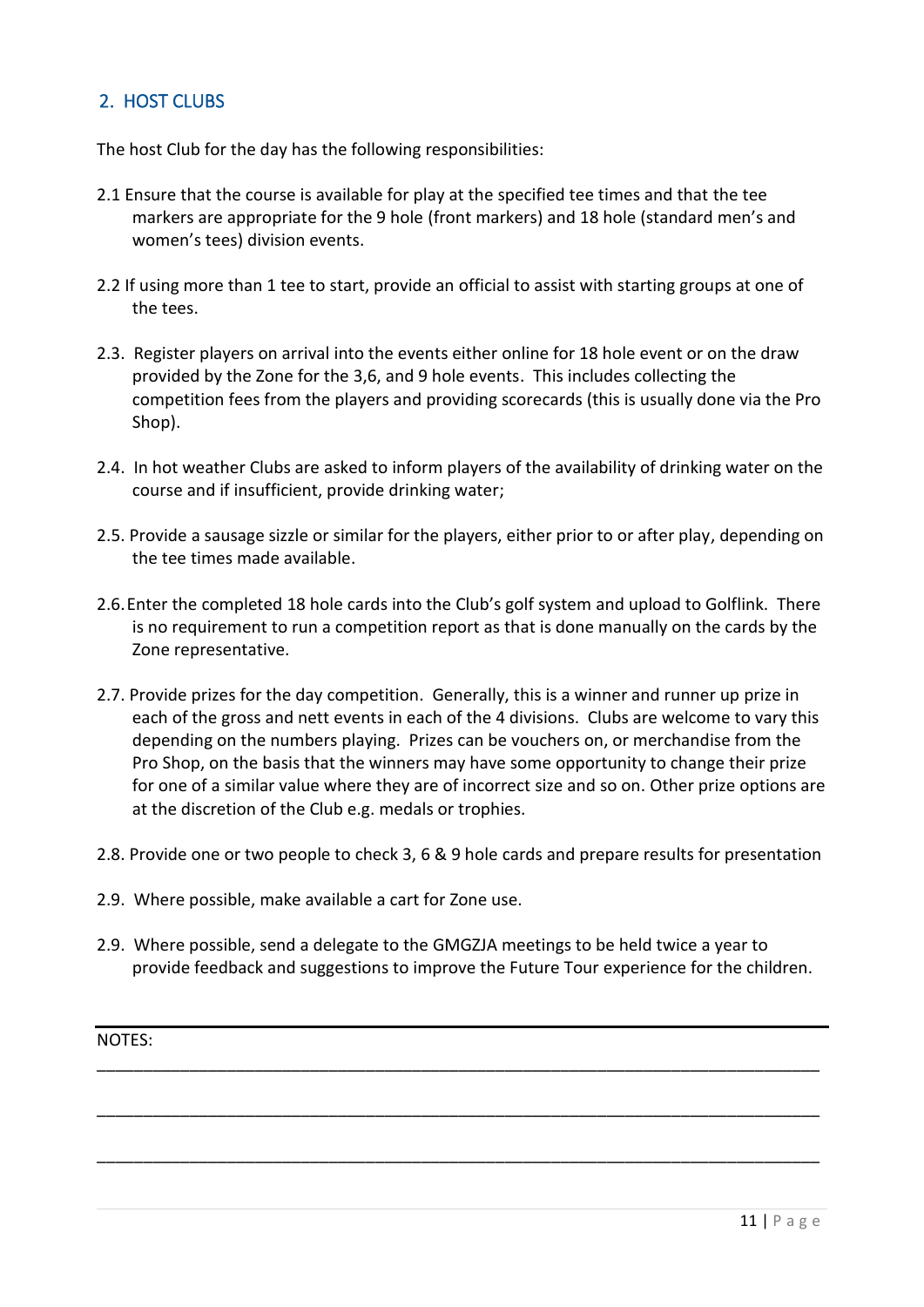## <span id="page-11-0"></span>3. PLAYERS

All players, assisted by their caddies, have a responsibility to:

3.1. Regularly check the Future Tour website at [www.gmgz.com.au](http://www.gmgz.com.au/) to stay up to date with events, conditions of play, entry forms and results.

3.2. Arrive at the course and be ready to play at least 30 mins prior to their tee time (18 and 9 hole players) or 30 minutes prior to the first tee time of the division (6 and 3 hole players).

3.3. Introduce themselves to the other players in their group and play within the spirit of the game of golf as outlined in Rule 1.2.a, in good sportsmanship and with proper curtesy to all other players.

3.5. Play promptly and make every effort to remain within 2 shots of the match in front of them. Only one practice swing before making a shot.

3.6. Complete their scorecards with their markers, checking the score and signing the card and handing it in within 10 minutes of finishing their round.

# <span id="page-11-1"></span>4. CADDIES

Caddies should be a positive resource for the young player and the Zone is adamant that all caddies act in a helpful manner to all players. A junior player under the age of 14 years is required to have an adult caddie to assist with pace of play. Caddies are optional for older players. In all cases, it is the responsibility of the caddie to:

4.1. Assist their player to be ready to play at the required time. Download and read the modified rules handouts for the relevant division and the responsibilities of the players and caddies.

4.2. Provide advice to their player, if needed, on possible lines of play, club selection and similar matters in a manner that assists with the speed of play. **Caddies must understand Rule 1.2.a**. as standing on the line of play when their player commences to take their stance will result in a general penalty of 2 shots.

4.3. Keep all technical swing advice to an absolute minimum and discourage multiple practice swings that slow play. This is not the appropriate time to provide coaching, the player must be left to enjoy their game without undue emphasis on swing mechanics.

4.4. Provide rules advice if needed but in a supportive and respectful manner and assist with score keeping as needed.

4.5. Engage with their player and all other members of the group in a friendly and supportive manner that acknowledges the good play of all players, refrains from criticism and seeks to reduce performance pressure on the players.

4.6. If approached to speed up play, caddies must accept the direction in a positive manner and help the players to play more promptly.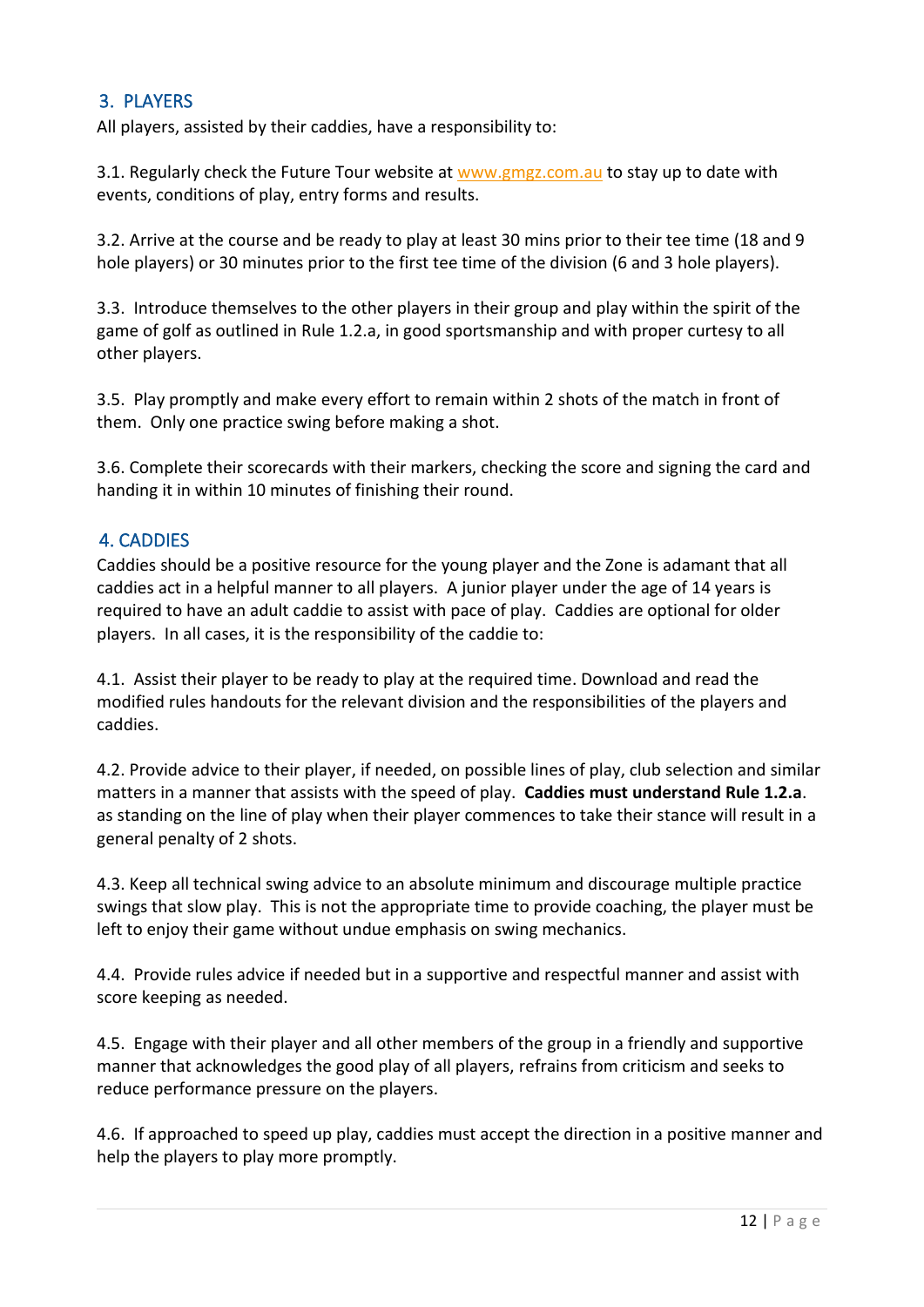# <span id="page-12-0"></span>SPECIAL EVENTS

### <span id="page-12-1"></span>1. 2020 DRUMMOND GOLF ORDER OF MERIT

1.1. This event is open to all players who participate in the Future Tour 18-hole division.

1.2. Every entrant who plays in the 18 hole division on the day will receive at least 1 point. Extra points will be awarded to the top nine (9) finishers, using the nett scores, as follows:

| Position              | Points Awarded | Position                       | Points  |
|-----------------------|----------------|--------------------------------|---------|
|                       |                |                                | Awarded |
| $1st$ Place           | 10             | $2nd$ Place                    |         |
| 3rd Place             | 8              | 4 <sup>th</sup> Place          |         |
| 5 <sup>th</sup> Place | 6              | 6 <sup>th</sup> Place          |         |
| 7 <sup>th</sup> Place |                | 8 <sup>th</sup> Place          |         |
| 9 <sup>th</sup> Place |                | 10 <sup>th</sup> Place onwards |         |

1.3. Event sponsor, Drummond Golf Virginia, will provide vouchers to the value below for the five (5) players. We will take the players best 8 results with the highest cumulative points over the Future Tour season as follows:

| Position              | Voucher value |
|-----------------------|---------------|
| $1st$ Place           | \$500         |
| 2 <sup>nd</sup> Place | \$250         |
| 3rd Place             | \$125         |
| 4 <sup>th</sup> Place | \$75          |
| 5 <sup>th</sup> Place | \$50          |

1.4. In the case of a points tie for any of the top 5 places, the order will be determined on a countback using the last 3 nett scores of the players who are tied. If they are still tied the last 2 nett scores will be used and if needed, the last score. Where a tie cannot be resolved by countback, the player who has participated in the greatest number of events will be the winner.

1.5. All vouchers will be presented to the winners at the Annual Presentation Dinner of the GMGZ Junior Association.

1.6. The Executive Committee reserves the right to change or alter the number of events used to determine the cumulative score

## <span id="page-12-2"></span>2. 2020 DRUMMOND GOLF BIG SWING AWARD

2.1. This event is open to all players who participate in the Future Tour 3, 6 and 9 hole divisions.

2.2. At each event on the Future Tour in 2020, the net winner in the 3, 6 and 9 hole divisions will receive, in addition to the normal daily prize, a voucher for a 30 minute experience on the Drummond Golf Virginia Big Swing virtual golf facility.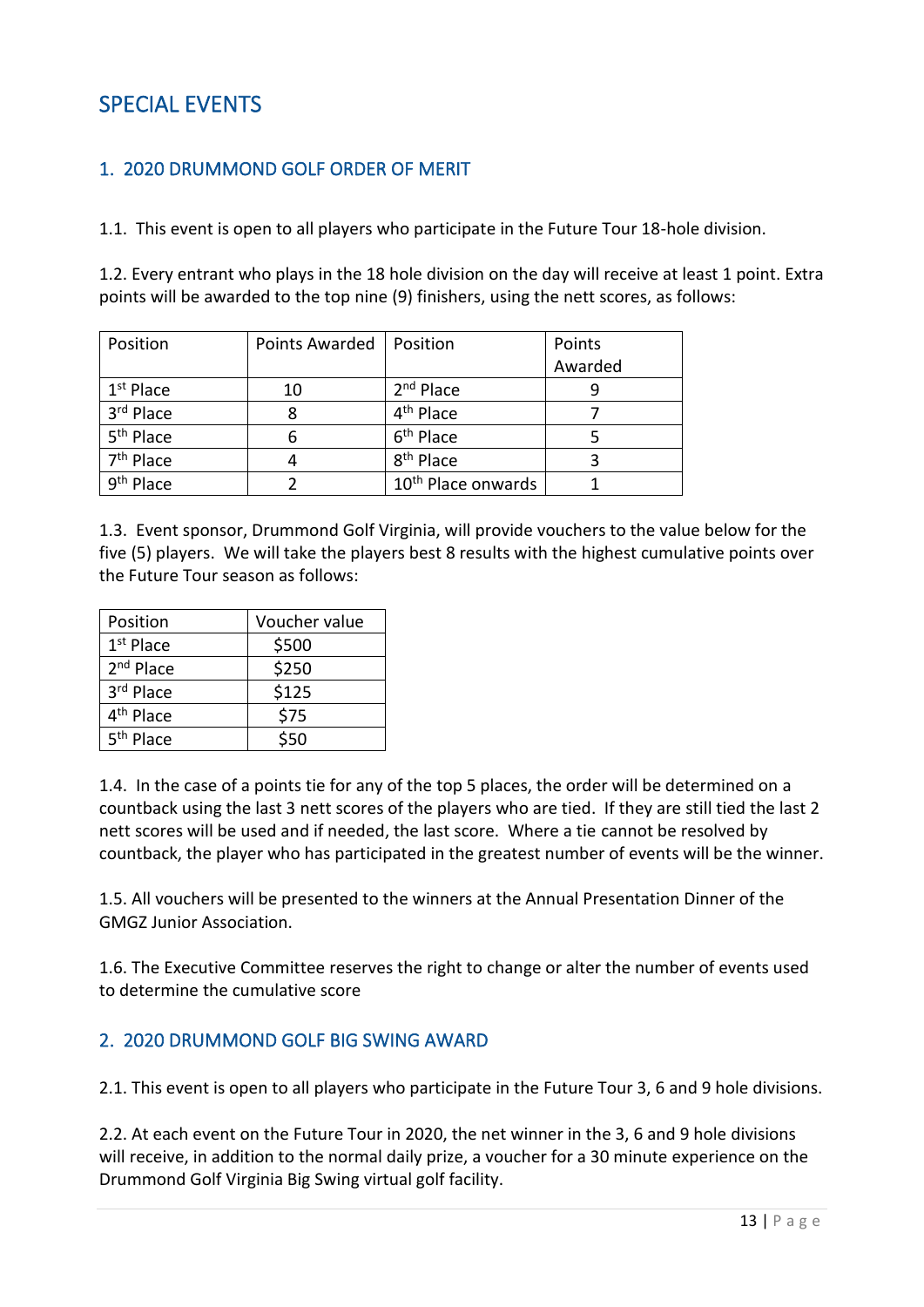2.3 In the event that there is a tie for best nett in any division this will be resolved via normal countback methods.

# <span id="page-13-0"></span>3. 2020 JIM ROBERTSON TROPHY

3.1. This team event is played in the 9-hole division in honour of Mr Jim Robertson, one of the first GMGZ Director of Junior Golf and tireless worker on behalf of Junior Golf in the Zone. The perpetual trophy is awarded to the Club with the highest number of team points at the end of the Future Tour season.

3.2. All Clubs are eligible to participate in the Jim Robertson event where they have 3 or more players in the 9-hole division and nominations should be received by the first Tour event at Laidley on 29 March 2020.

3.3. At each Future Tour event participating Clubs will be given a scoring sheet to record the scores of all their 9-hole players. The Zone will base its cumulative scores based on the scores recorded on the sheet and no other source, unless a wrong score is recorded.

3.4. The best 3 nett scores from each team will be aggregated for the day and points awarded on the following basis:

Lowest total score: 6 points  $2<sup>nd</sup>$  lowest: 4 points  $3<sup>rd</sup>$  lowest: 2 points

3.5. Where a Club has nominated to participate in the Jim Robertson but is unable to field 3 players on the day, the highest net scores by any participating team will be assigned to the vacant team positions.

3.6. The team with the most points at the end of the Future Tour season will be the winners of the Jim Robertson Perpetual Trophy for 2020. In the event of a tie in points, the winner will be determined based on a countback of the total points scored in the last 3 games of the season. If still tied, then the last 2 games will be used, and if still tied then the last game of the year.

3.7. The Perpetual Trophy will be awarded to the winning Team at the GMGZ Junior Association Annual Dinner. The winning club will be provided with up to 6 individual cups for those of their players who played in 6 or more events.